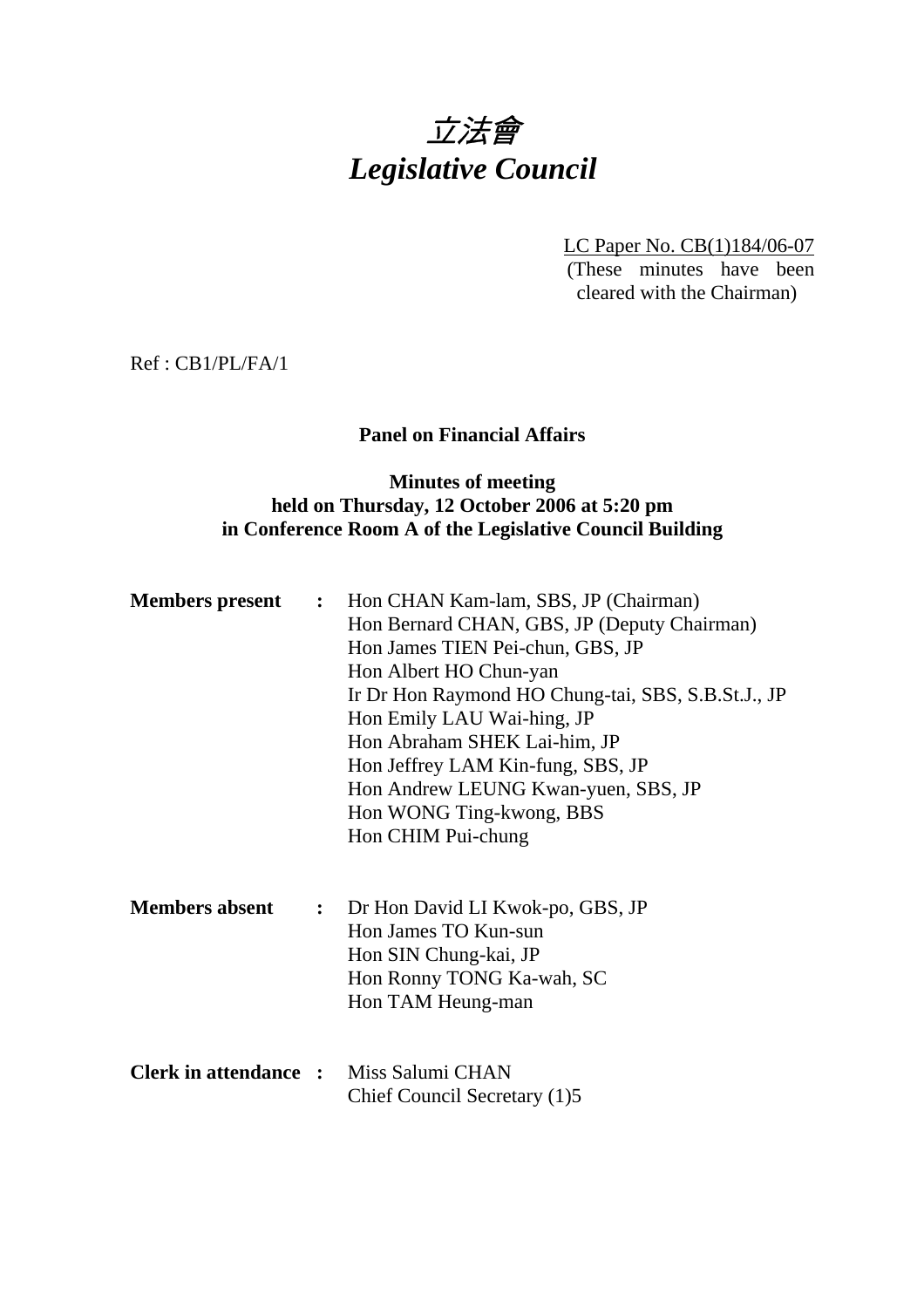| <b>Staff in attendance : Ms Pauline NG</b> | <b>Assistant Secretary General 1</b>            |
|--------------------------------------------|-------------------------------------------------|
|                                            | Ms Rosalind MA<br>Senior Council Secretary (1)8 |
|                                            | Mr Justin TAM<br>Council Secretary (1)3         |
|                                            | Ms May LEUNG<br>Legislative Assistant (1)8      |

Action

# **I. Election of Chairman and Deputy Chairman**

#### Election of Chairman

 Mr Bernard CHAN, Chairman of the Panel for the 2005-2006 session, presided over the election of the Chairman of the Panel for the 2006-2007 session. He invited nominations for the chairmanship.

2. Mr CHAN Kam-lam was nominated by Mr James TIEN and the nomination was seconded by Mr Abraham SHEK. Mr CHAN accepted the nomination. There being no other nominations, Mr Bernard CHAN declared that Mr CHAN Kam-lam was elected Chairman of the Panel for the 2006-2007 session. Mr CHAN Kam-lam then took over the chair.

### Election of Deputy Chairman

3. The Chairman invited nominations for the deputy chairmanship. Mr Bernard CHAN was nominated by Mr Andrew LEUNG and the nomination was seconded by Ir Dr Raymond HO. Mr CHAN accepted the nomination. There being no other nominations, the Chairman declared that Mr Bernard CHAN was elected Deputy Chairman of the Panel for the 2006-2007 session.

4. The Chairman informed members that Mr Albert HO had joined the Panel from the 2006-2007 session. He welcomed Mr HO to join the Panel.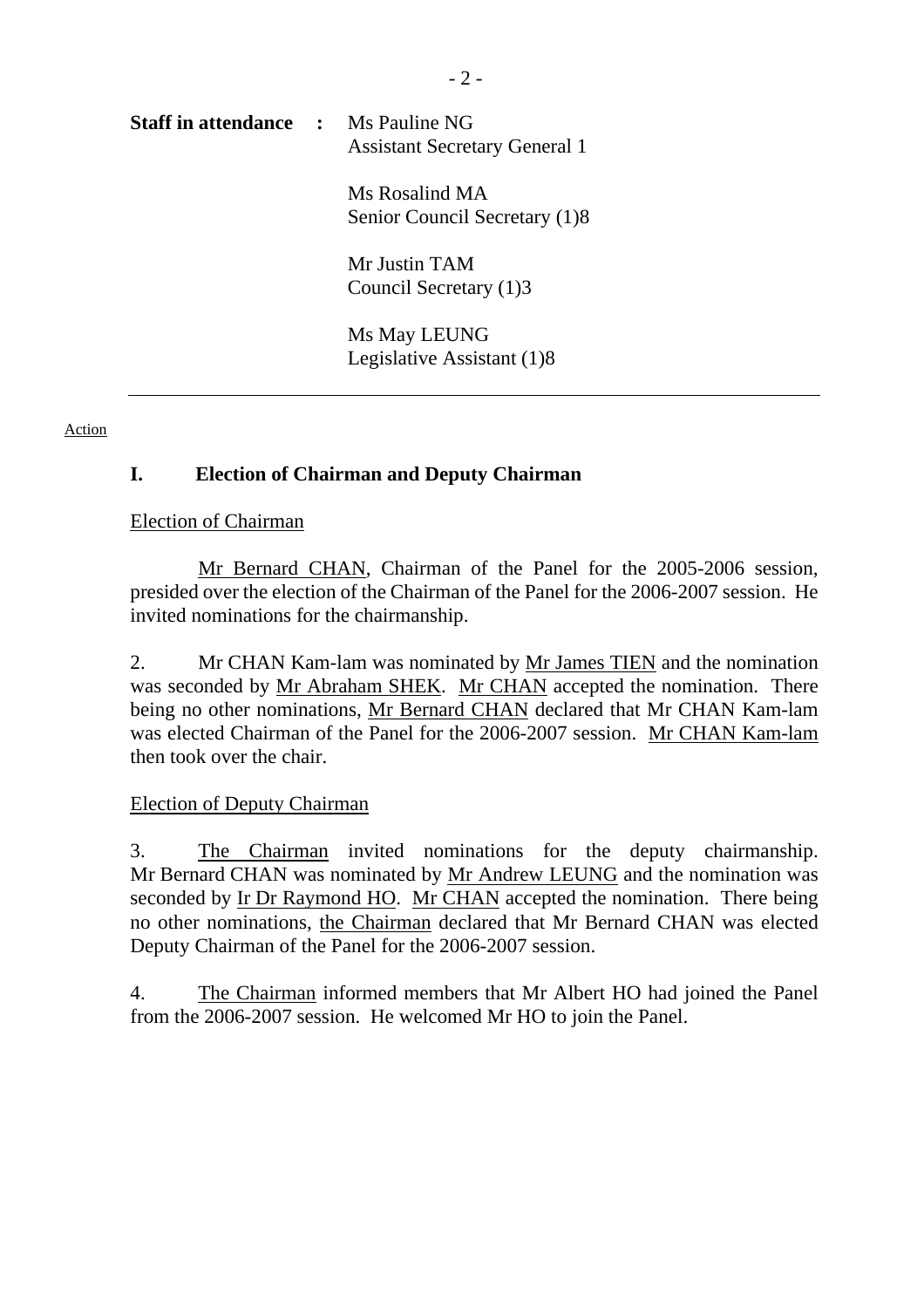# **II. Schedule of meetings for the 2006-2007 session**

5. Members noted the proposed meeting schedule tabled at the meeting and agreed that regular meetings of the Panel for the 2006-2007 session be held on the first Monday of each month at 10:45 am. Members also agreed on the following arrangements for the regular meetings in December 2006, January 2007 and July 2007:

(a) Meeting in December 2006

 As the Financial Secretary (FS) was not available in the morning of the first Monday of December 2006 due to other official commitment, the regular Panel meeting for that month would be scheduled for Thursday, 14 December 2006 at 10:00 am.

(b) Meeting in January 2007

 As the first Monday of January 2007 was a public holiday for the New Year, the regular Panel meeting for that month would be scheduled to be held on another date to be worked out by the Clerk.

(c) Meeting in July 2007

 As the first Monday of July 2007 was a public holiday for the day following the Hong Kong Special Administrative Region Establishment Day, the regular Panel meeting for that month would be scheduled for Thursday, 5 July 2007 at 10:45 am.

(*Post-meeting note*: The finalized schedule of regular meetings for the 2006-07 session was issued to members vide LC Paper No. CB(1)58/06-07 on 13 October 2006.)

#### **III. Items for discussion at the next meeting**  (Appendix V to LC Paper No. CB(1)11/06-07 — List of outstanding items for discussion Appendix VI to LC Paper No. CB(1)11/06-07 — List of follow-up actions)

Special meeting on 16 October 2006

6. The Chairman reminded members that a special meeting had been scheduled for Monday, 16 October 2006 from 4:35 pm to 5:35 pm for the Secretary for Financial Services and the Treasury (SFST) to brief Members on the relevant policy initiatives featuring in the Chief Executive's 2006-2007 Policy Address.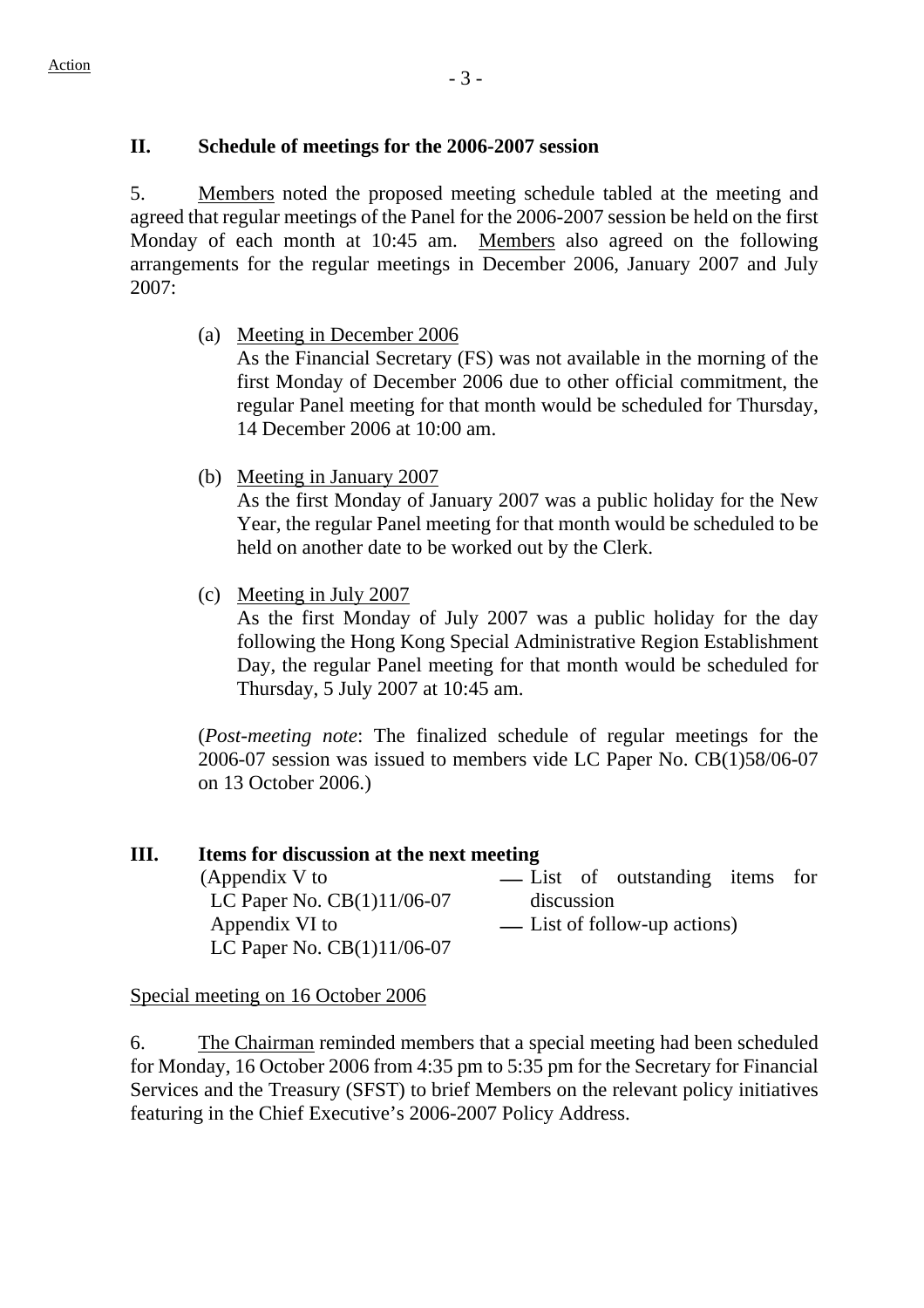Regular meeting on 6 November 2006

7. The Chairman referred members to the "List of outstanding items for discussion". Members agreed that the following three items proposed by the Administration be placed on the agenda for the regular meeting to be held on Monday, 6 November 2006 from 8:30 am to 12:45 pm:

- (a) The 2007-08 Budget consultation;
- (b) Briefing on the work of the Hong Kong Monetary Authority (HKMA); and
- (c) Proposal on hosting of the  $59<sup>th</sup>$  Session of the International Statistical Institute (ISI) in 2013.

8. In addition to the three items mentioned above, the Chairman drew members' attention to the letter dated 29 September 2006 from Hon James TO (LC Paper No. CB(1)2335/05-06(01) issued on 10 October 2006), suggesting the Panel to discuss at its meeting in November 2006 how the matter relating to the question of whether conflict of interests were involved in Mr Paul CHENG's two roles (i.e. the Chairman of the Board of Directors of The Link Management Limited as well as a Senior Adviser to Deutsche Bank) should be taken forward. Members agreed to Mr James TO's suggestion.

Issues relating to change in shareholding in PCCW Limited

9. Given that the joint meeting of the Panel on Information Technology and Broadcasting (ITB Panel) and the Panel on Financial Affairs (FA Panel) originally scheduled for 4 August 2006 had been deferred to enable members to attend the extended Council meeting, members discussed meeting arrangements for discussion of the issues relating to change in shareholding in PCCW Limited (PCCW). Ms LAU pointed out that members of the ITB Panel had proposed at the first Panel meeting held earlier that morning that instead of discussing the subject at a joint meeting, the two Panels could arrange special meetings at consecutive timeslots to discuss within their respective policy purviews issues relating to change in shareholding in PCCW. Members agreed to the proposed meeting arrangements. The Chairman directed the Clerk to follow up accordingly.

(*Post-meeting note:* The special meeting of the FA Panel was scheduled for Thursday, 23 November 2006 at 2:30 pm, to be followed by the special meeting of ITB Panel on the same day at 4:05 pm.)